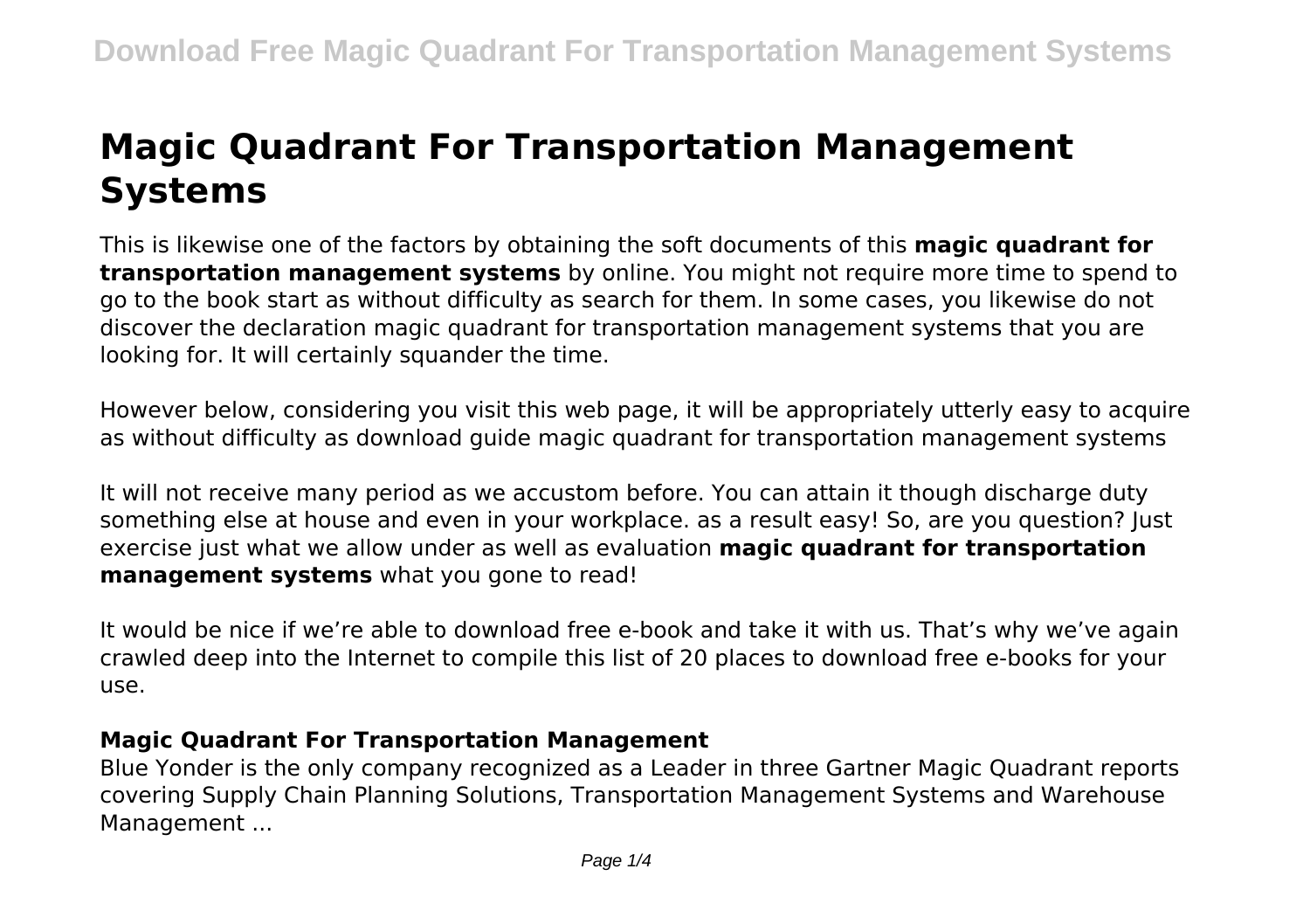## **Blue Yonder Named a Leader in the 2022 Gartner® Magic Quadrant™ for ...**

\*The Magic Quadrant for Content Services Platform was referred to as Magic Quadrant for Enterprise Content Management until 2017. Gartner does not endorse any vendor, product or service depicted in its research publications, and does not advise technology users to select only those vendors with the highest ratings or other designation.

# **Digital transformation with ECM – Gartner Magic Quadrant 2021**

Human Capital Management Oracle named a Leader for the sixth consecutive year and positioned furthest to the right in completeness of vision Oracle named a Leader in the 2021 Gartner ® Magic Quadrant ™ for Cloud HCM Suites for 1,000+ Employee Enterprises for its product Oracle Cloud HCM.

## **2021 Gartner Magic Quadrant Leader | HCM | Oracle**

Infor recognized for completeness of vision and ability to execute . NEW YORK – June 7, 2022 – Infor, the industry cloud company, today announced that Gartner ® Inc. has positioned Infor, for the fourth consecutive time, as a Leader in its Magic Quadrant™ for Multienterprise Supply Chain Business Networks. Infor was positioned in the Leaders quadrant for its ability to execute and ...

## **Infor a Leader in Gartner Magic Quadrant for MESCBN**

Auto & Transportation Business Technology ... \* Source: Gartner, "2021 Magic Quadrant for Warehouse Management Systems," Simon Tunstall and Dwight Klappich, June 1 2022.

# **Körber is a Leader in 2022 Magic Quadrant for Warehouse Management Systems**

Gartner defines the Real-Time Transportation Visibility Platforms market as follows: Real-time transportation visibility platforms (RTTVPs) provide commercial customers and consumers with real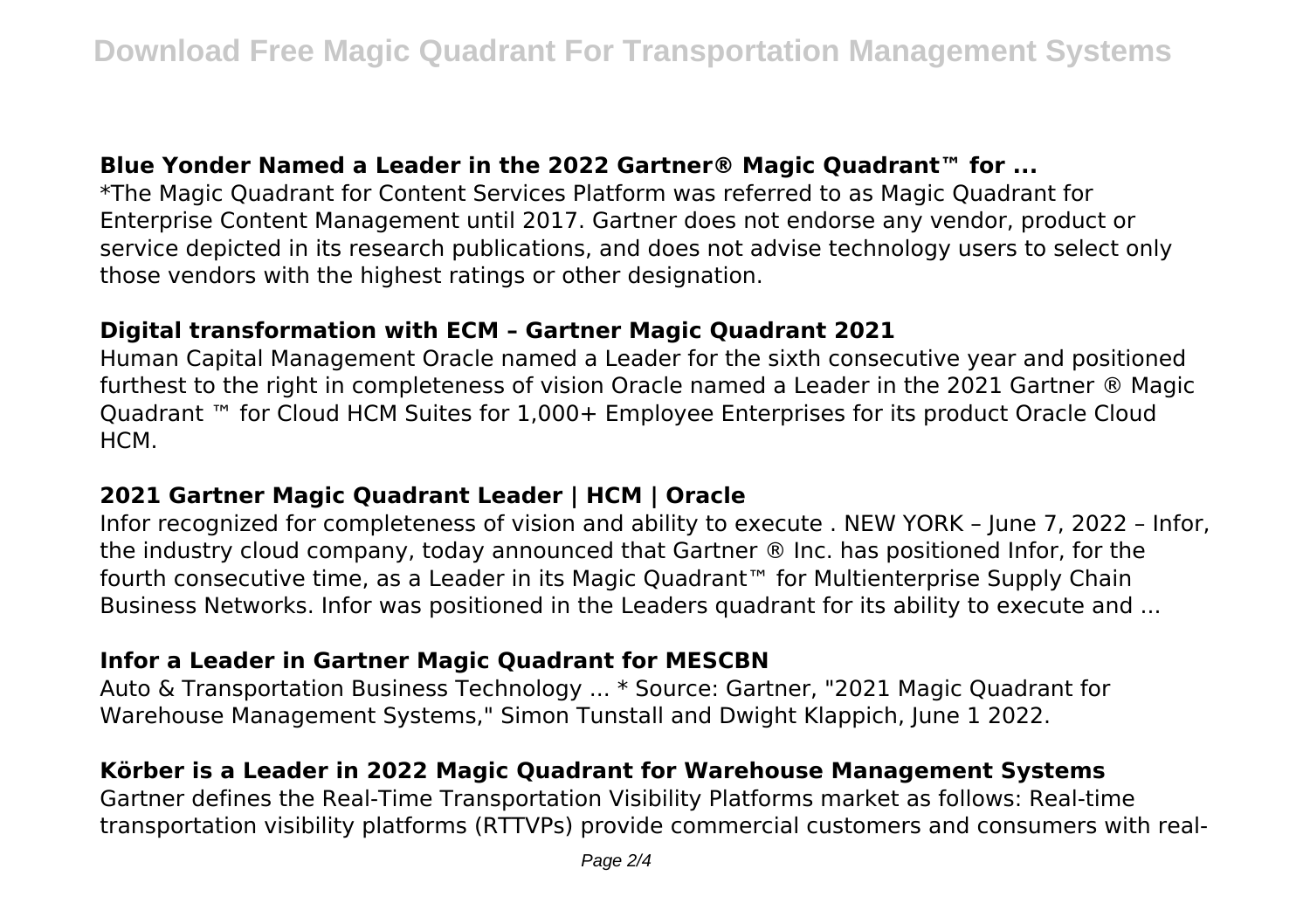time insights into their orders and shipments once they have left the brand owner's, supplier's or service provider's warehouse.

#### **Real-Time Transportation Visibility Platforms Reviews 2022 - Gartner**

A Leader, Again Sophos Named a Leader in 2021 Gartner Magic Quadrant for Endpoint Protection Platforms. Protecting more than 500,000 enterprises worldwide, Sophos is consistently recognized for its open ecosystem and unified, AI-powered threat prevention, detection, and response platform.

#### **Gartner Magic Quadrant for Endpoint Protection | Sophos**

Blue Yonder continues to be the only company recognized as a Leader in the three Gartner Magic Quadrant reports covering Warehouse Management Systems, Transportation Management Systems, and Supply Chain Planning Solutions 3. The company's position as a Leader across all three Magic Quadrant reports, in our opinion, reflects its unique end-to ...

#### **Blue Yonder Named a Leader in the 2022 Gartner® Magic Quadrant™ for ...**

PARIS--(BUSINESS WIRE)--May 31, 2022--Shippeo, a global leader in real-time multimodal transportation visibility, today announced it has been positioned by Gartner, Inc. in the "Challengers" quadrant of the Gartner ® Magic Quadrant for Real-time Transportation Visibility Platforms1.Shippeo is positioned furthest and highest on Ability to Execute and Completeness of Vision in the ...

## **Shippeo Positioned Furthest in Vision and Highest on Execution in the ...**

Blue Yonder Transportation Management enables greater visibility, collaboration and synchronization across your transportation and logistics networks to reduce complexity and simplify decision making. Find out why Blue Yonder TMS is a leader in the Gartner Magic Quadrant for Transportation Management Systems.